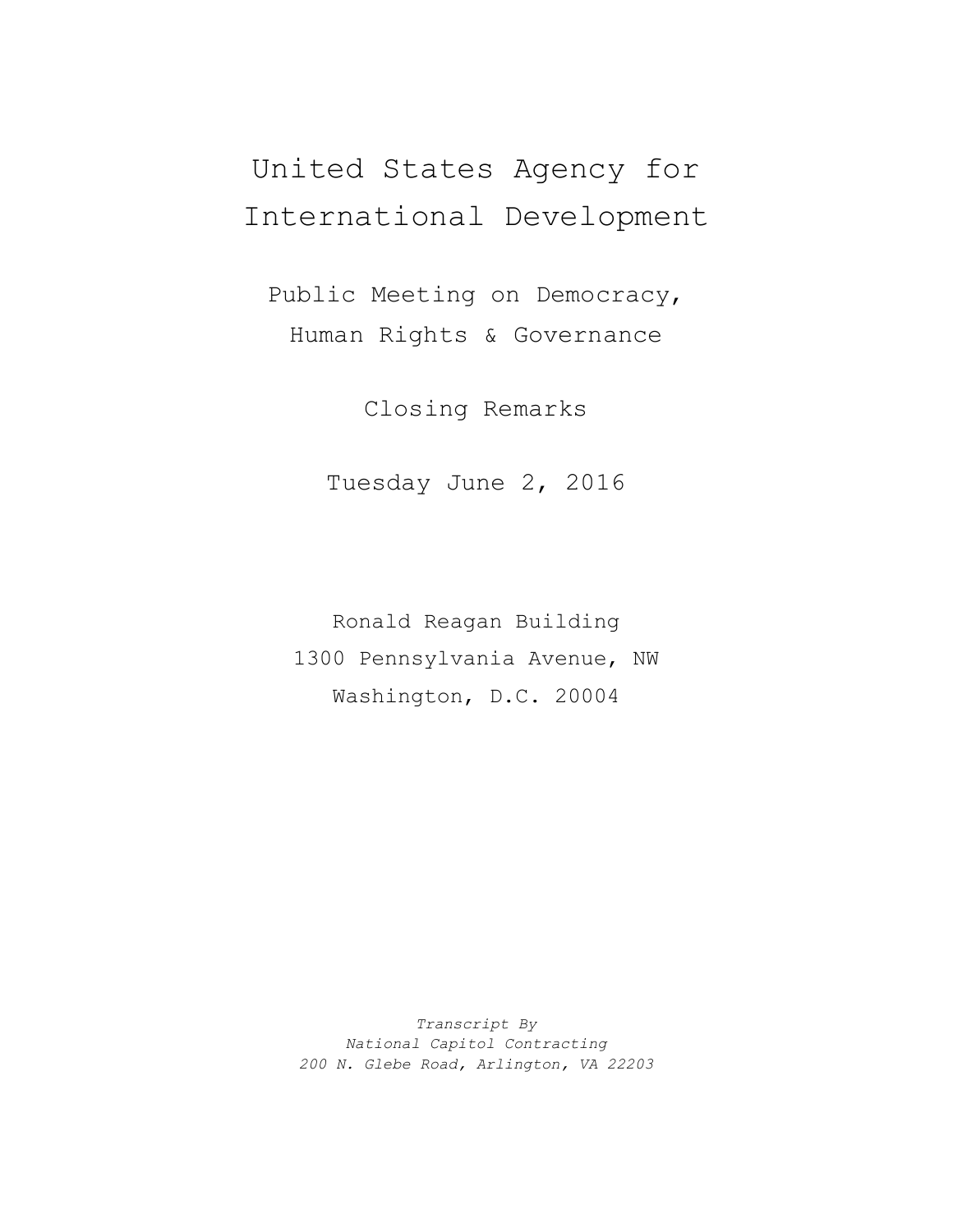## INDEX OF SPEAKERS

| Ε              |            |
|----------------|------------|
| Ehmann, Claire | 3, 6, 7, 8 |
| H              |            |
| Higgins, Nick  |            |
| $\mathbf{L}$   |            |
| Leslie, Jack   | 3, 10, 11  |
| Levine, Neil   | 4,6        |
| S              |            |
| Smith, Gayle   | 10, 11     |

JACK LESLIE: [laughs] I don't know where Claire is. Should I just start without her? What should I do? I don't know where Jane is. We're missing Claire. Claire Ehmann. Do you know where she is? Because she's supposed to - she's supposed to --[laughs] okay.

We're missing Claire, but we're going to start. We'll catch she'll catch up. So we have - we have one MIA person here, but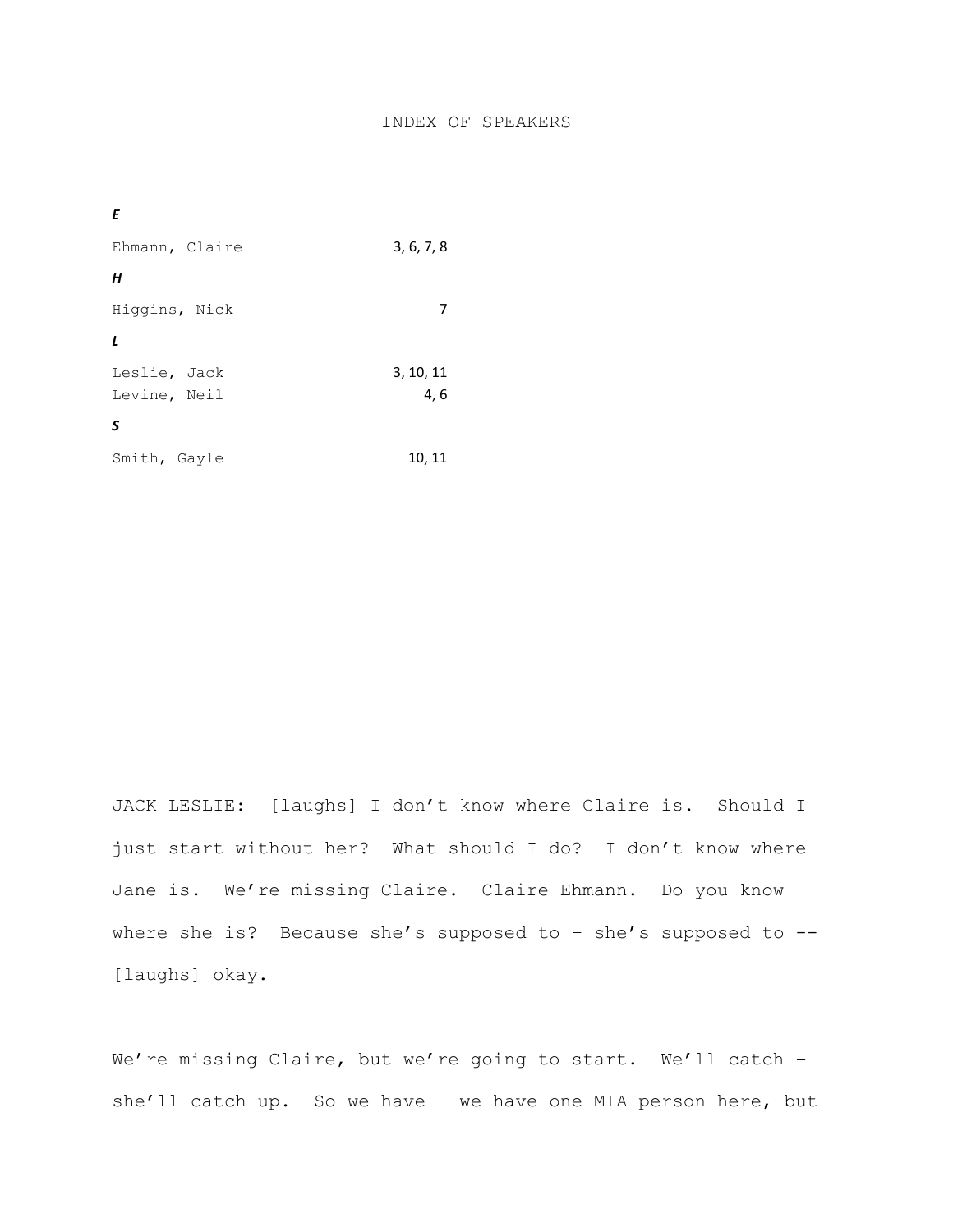I'm sure she'll make it before her job – summarize the breakup - - breakout session. Let me just introduce – again, for everyone who got a chance to see their own – in their own breakout session – the lead, Neil Levine, who's the director of the Center for Excellence for DRG here at USAID – moderated the partnerships breakout, which I had a chance to sit through. And we had a robust discussion. Claire Ehmann, we're waiting for her – oh, there's Claire. Come on up here, Claire. You've got a – I'll give you my mic.

CLAIRE EHMANN: I'll share a mic.

JACK LESLIE: Claire's with the Office of the Information – Chief Information Officer at OMB, and she's the White House Leadership Development Fellow. And Nick Higgins, who moderated the Evidence and Impact Group; he's the Division Chief at the Center of the Excellence for DRG here at USAID. And of course you all know Gayle. So why don't we start, Neil, with you? You get to lead off. Each of you have got about five minutes or so to summarize, and then we'll have a quick time for some Q&A and some final comments perhaps from Gayle. And we hope to be able to wrap it up by about 4:15. All right? Go ahead, Neil.

NEIL LEVINE: Well, first of all thank you for everyone who was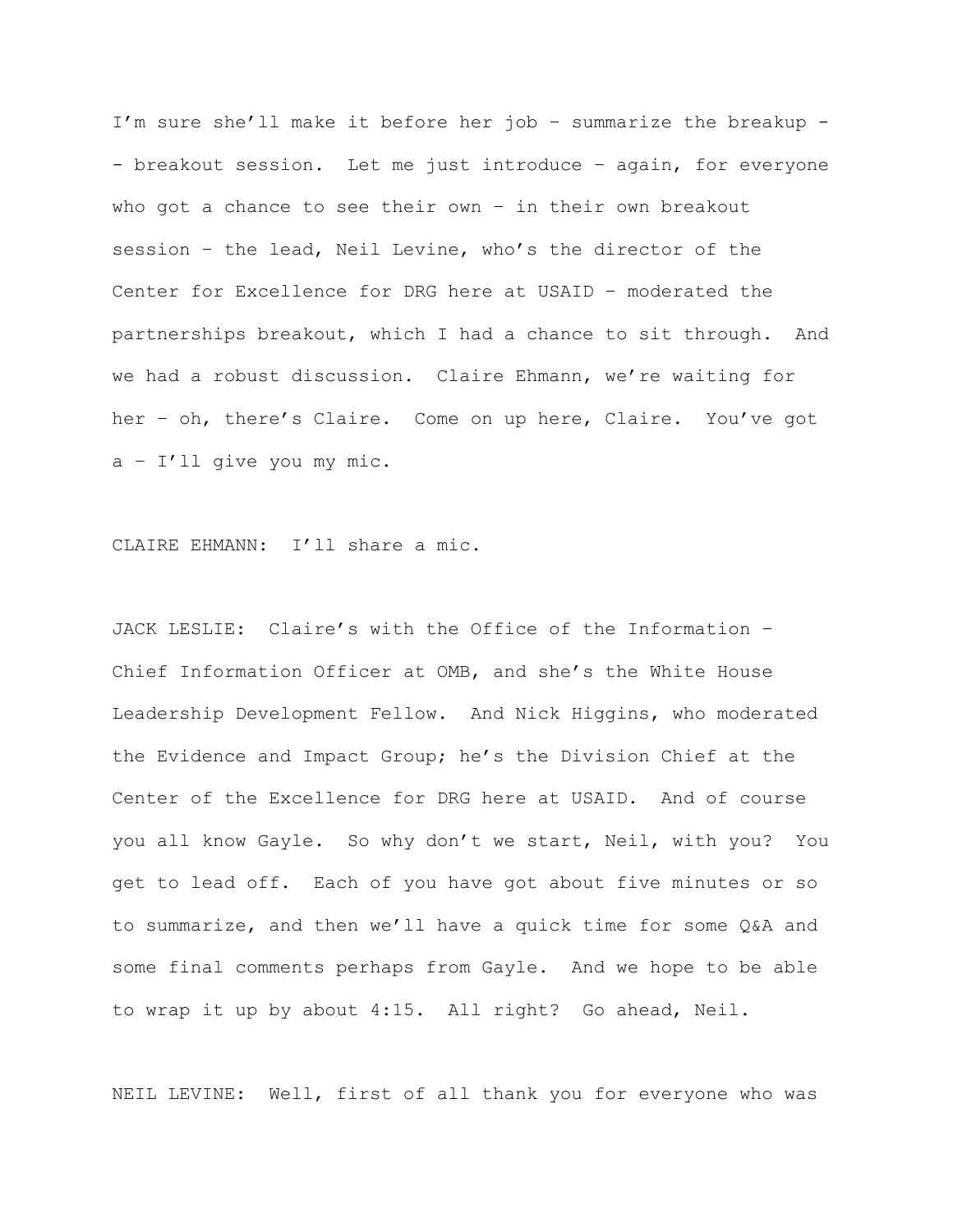here for the partnership discussion. Gayle, they were true to the charge. It was a very rich discussion; I will not do it complete justice in summarizing it, but we have a beautiful graphic display that will hang proudly in the – in the DRG center for some time to come. I think, first of all, in terms of some of the foundational questions we've covered – and it was good to reach a consensus about the importance of defining what we mean by "partnership" and with whom and at what level, whether that is our partnership at implementing community, the U.S. and foreign actors with local actors, and really focus on that term, "partnering."

What does it mean to partner? The idea that we partner as a means to a purpose and to focus on what it is that we're trying to achieve, and then that should give us some definitional clarity. A really interesting question about where does the power ultimately reside when you partner, and to see that that power does flow, and recognizing the imbalance there. A lot of discussion, I think, about with whom do we partner and a real need to look for unusual suspects, look beyond our usual thinking to – particularly across sectors, which we've talked about before, in terms of places where participation and gains have been made in another sector. And they – but they've operated because the of way we're set up, in independence, and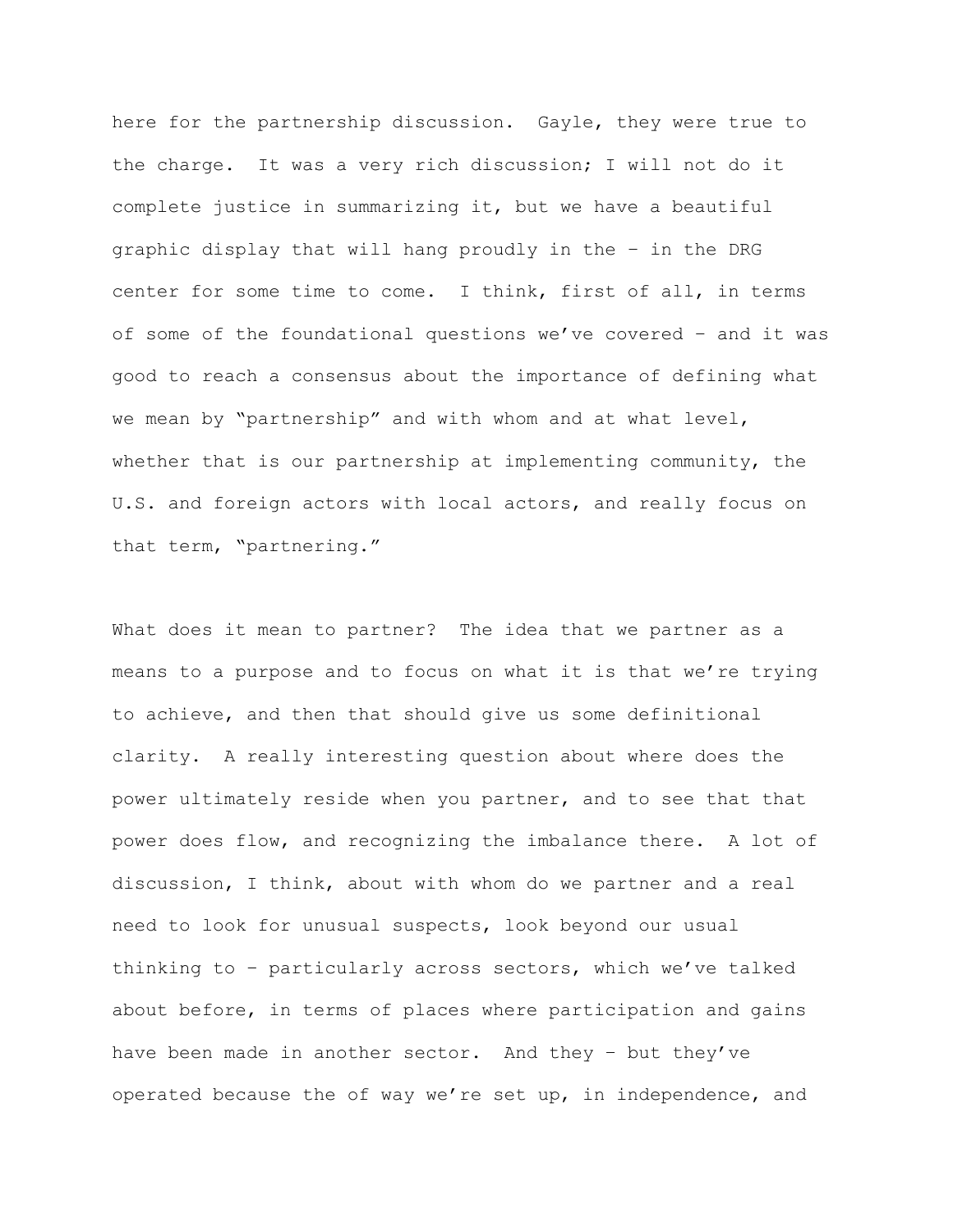so that – when we think about partnership we really have to be sweeping and to understand who comes to the table.

And also back to the idea of broad areas of inclusion in -- that the historically marginalized folks have the most to gain by being included in that. First, let's talk about minorities, but that could be extended to the poor LGBT regions, capital versus the periphery, and so cross-sector. And then to other things – points to conclude by – it was very interesting, and it echoes what we've heard in our integration case studies, which is, language is really important. When you're talking about broad coalitions there is a translation that has to occur to make sure that we understand what we're talking about the same thing.

And whether that's a technical translation or whether it's a cultural translation that, when we work in partnership we really need to pay attention to the language that we use, because that's a way of including or excluding. And I think there was an undercurrent to that, and I think that's  $-$  the committee's directed to pay some attention to that. And then, with any concern of a complex topic and appreciation of the risks. So we're working in tougher environments; we carry with us as our own constraints, as an arm of the U.S. government, when we partner.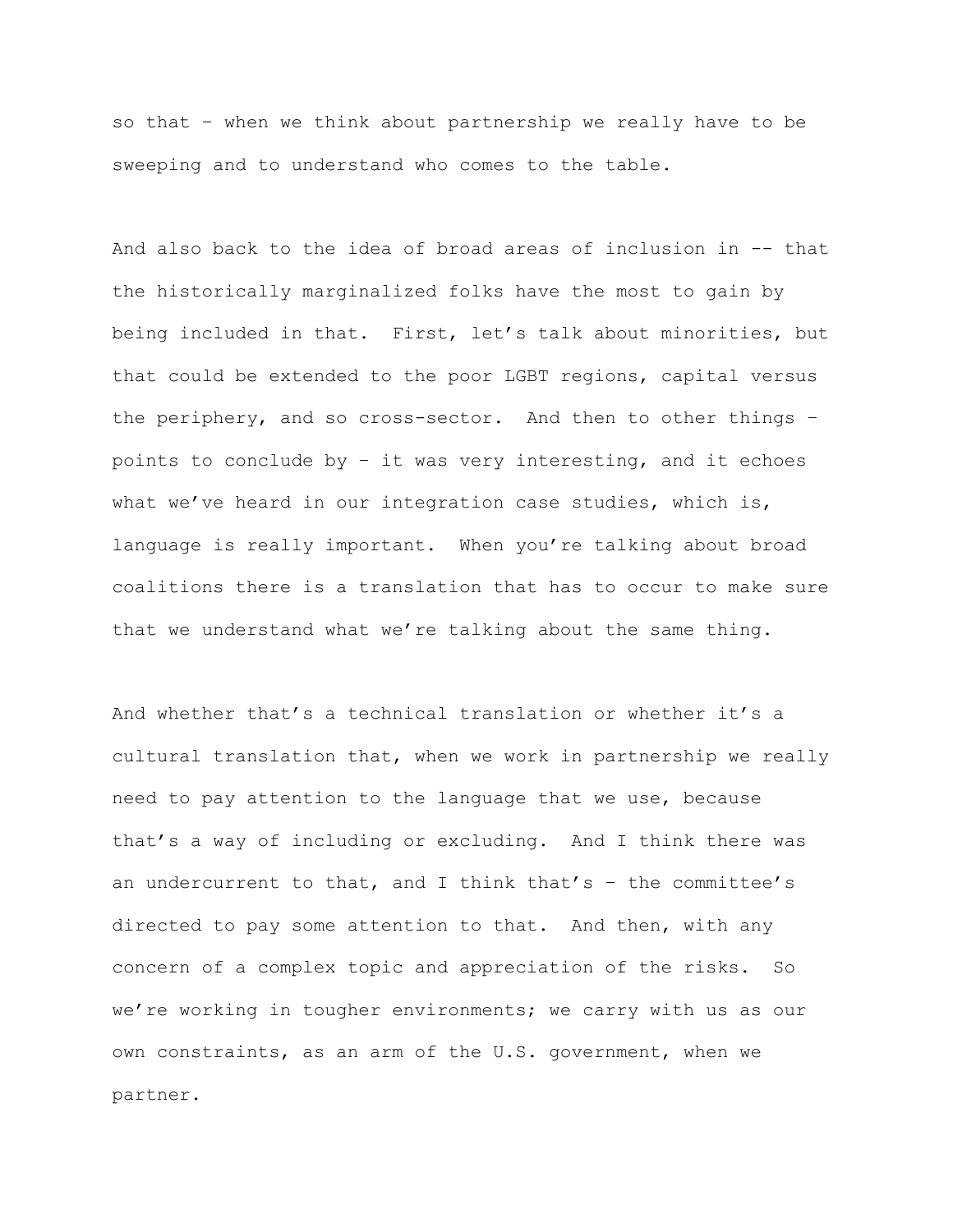And then an appreciation that, you know, we're on the side of democracy, human rights, and governance, but a lot of our partners weren't always wearing white hats every day. They have their own peculiarities; they have their own deficits, deficiencies. Some of that we're trying to fix. Some of them create incentives, perverse incentives and create bad behavior, and just a sense that we should be steely-eyed and pragmatic about facing those risks. Let me leave it there and turn it over to the next reporter. Ladies first, please.

CLAIRE EHMANN: [inaudible]

NEIL LEVINE: Or go by order of arrival.

[laughter]

CLAIRE EHMANN: I couldn't stop talking with my group. That's with my civil society partners.

NICK HIGGINS: So on the evidence and research conversation, we had a lot of – a lot of questions, a lot of enlightening discussion. There was pressure about how do we distill findings in our evidence so that that's really useful for our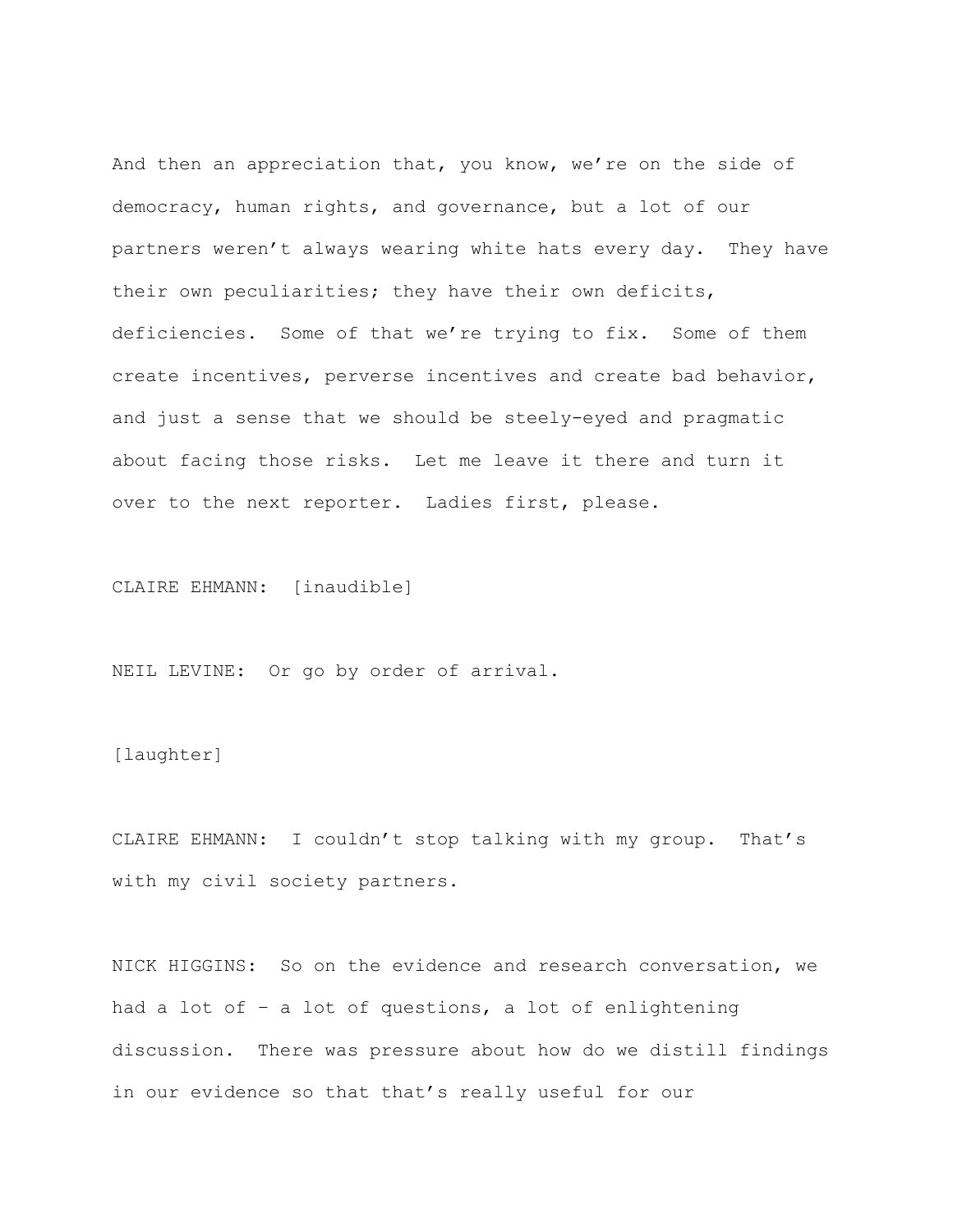practitioners in the field, taking these complex evaluation reports and making the most salient findings available to folks at the right time instead of operational times, and how do we attribute effects through our evaluations.

So we discussed impact evaluations and the strengths and challenges with those limitations with those – and the – and a feeling that [unintelligible] clear attribution of our effects the narrow, in some cases, and how do we look at tie-level impact, and how do we attribute that back to USAID effort? We talked about, how do we – how do we learn from evaluations, and how do we change our programs? What examples do we have as a sector of programs – program approaches – that we've changed or modified as a result of research and evidence?

And that sounds like an excellent discussion. There were points about training our staff so that the AID staff are fully aware of the evaluation policy and are better informed and trained in/with the evaluation methods and also the -- aware of evaluation findings and their work. There were was points about collaboration across the sector. How can we work better as a community to advance research and to support and leverage one another's efforts? And I think I'll leave it there.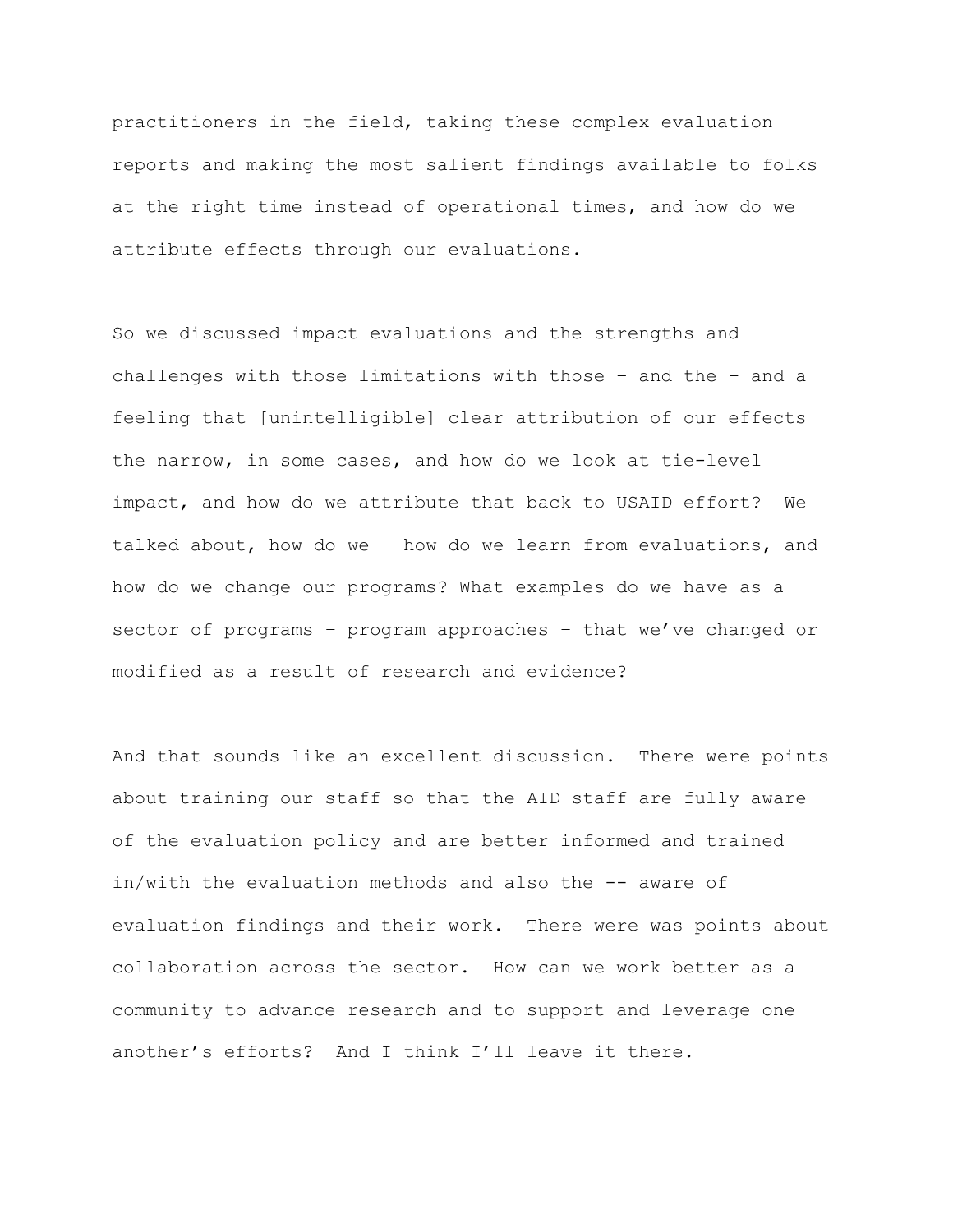CLAIRE EHMANN: Great. Thank you. Hi, I'm Claire Ehmann, and I was in the Innovation Group. And I - yeah, again, I'm so sorry; I just couldn't stop talking to my wonderful civil society group. We had a really great discussion about innovation. We tried to frame it talking around two things. One, around process innovations – like, innovation can mean new ways of doing business or using an old tool in a new way.

And we also talked, of course, talked about technology and innovation -- thinking about both the opportunities that new technologies can afford, especially with better participation and bringing in marginalized groups, but then also remembering about the risks of technology that government - you know, authoritarian governments can also use technology, and that we have a big digital divide. On the technology side we heard a lot of great comments around about meeting people where they are on technology.

Obviously in a lot of the countries where we work, really some of the innovation is actually going to be a more – not so much on iPhone but actually sort of in better processes. We heard about good examples how, in the Middle East, how social media really was a vehicle to actually get to some other marginalized populations that hadn't been reached before. And we also had a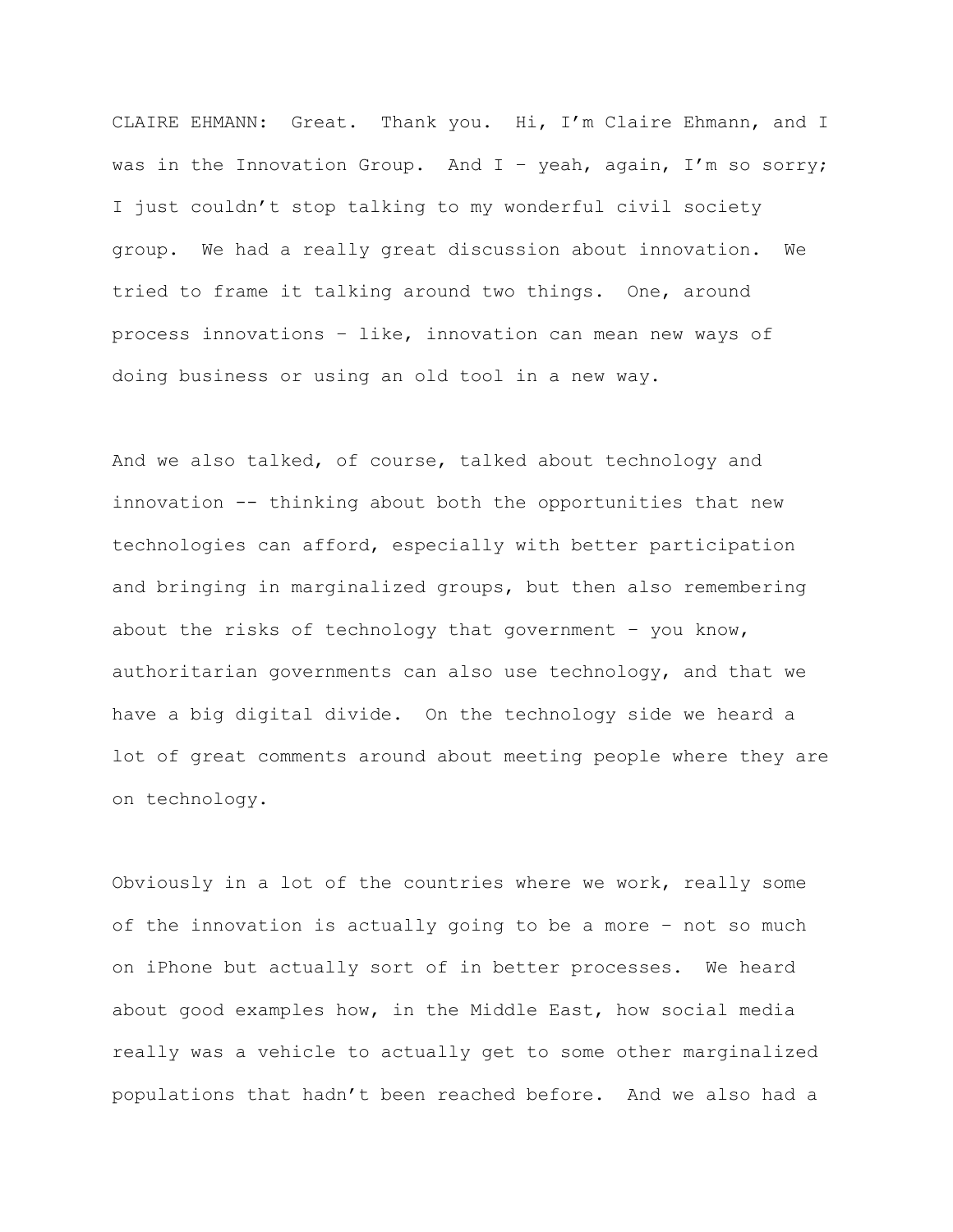conversation about, you know, how could we use technology maybe to better help with translation in English, for example? Right? When you're thinking about development projects, these are sort of skills that technology might be able to be useful.

On the process of innovation side, we talked about – a lot about user-center design, and thinking about this – you know, when you're trying to think about development projects, thinking about the actual user and then getting feedback and participation from users. And we talked a little bit about cocreation, some of the ways that you could do co-creation a little bit better, potentially doing a more democratic process of crowdsourcing, sort of human gauges in a co-creation. We also talked about the important part about resourcing innovation and, you now, resourcing the building to take some of these risks.

And then also on that process-innovation side we also similarly talked about, you know, thinking about the DRG sector, thinking about some of our other tools – put – trying to integrate DRG into humanitarian assistance, for example. We had a good example there about teaching people about civics when there's also – we're working on humanitarian assistance.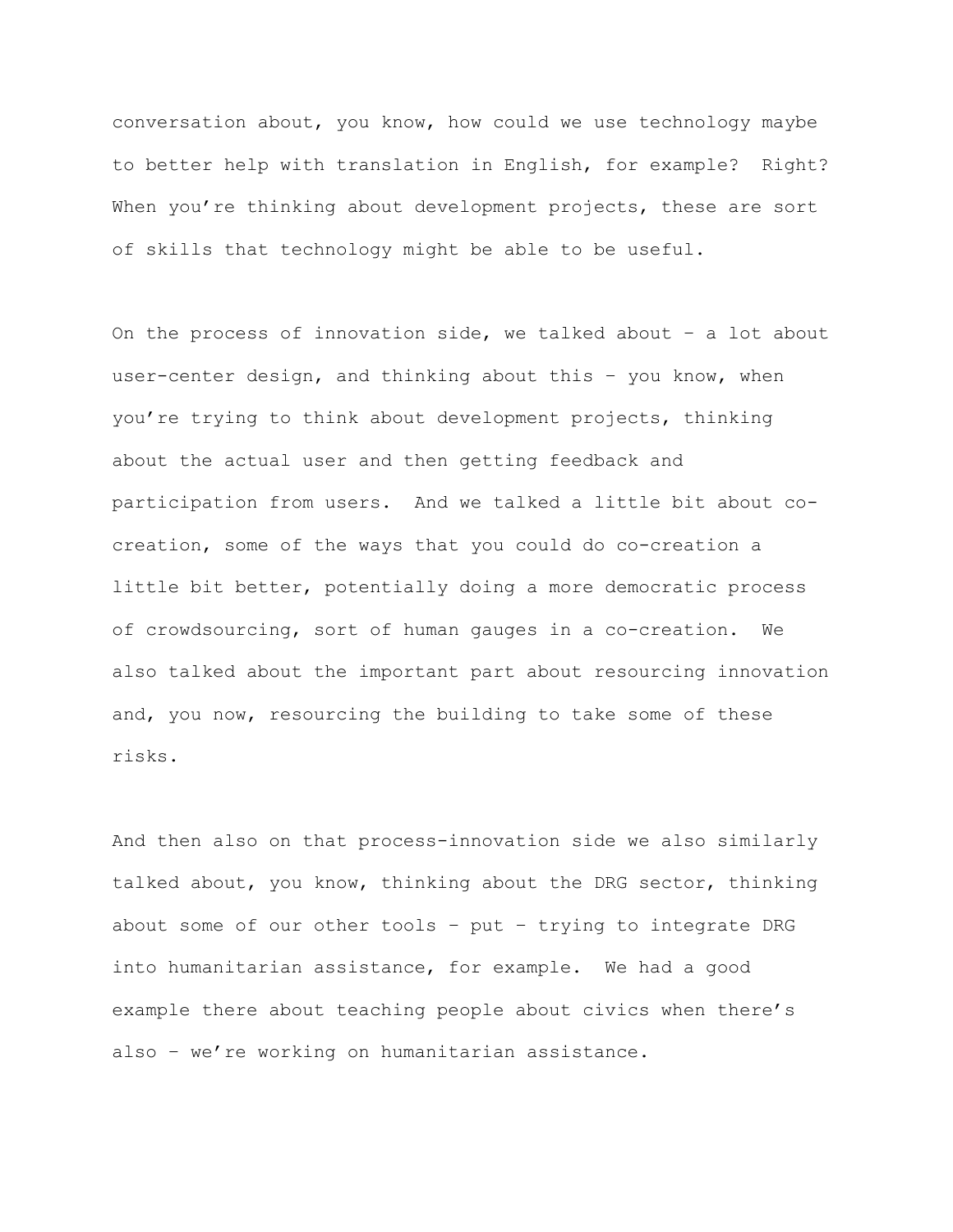And then we also had a comment about political economy analysis, and how can we use political economy analysis as a process innovation to try to integrate democracy governance concepts into our other development sectors. And so again I really want to thank my group. We had a wonderful discussion. And I think I'll leave it there.

FEMALE SPEAKER: I'm a great leader.

## [laughter]

JACK LESLIE: We have time for further discussion or questions or comments from all of you. Gayle, do you want – do you have anything you want to add?

GAYLE SMITH: No, I [unintelligible], but I want to say thank you to everybody. But I was – just ask if there are other points. I'm surrounded by extremely competent and enabled people. But if there were other points that were made that you all would want to raise, they may show up on the diagram. If you think it's important, then we'd love to hear those. Anybody's got anything to add?

JACK LESLIE: It looks like --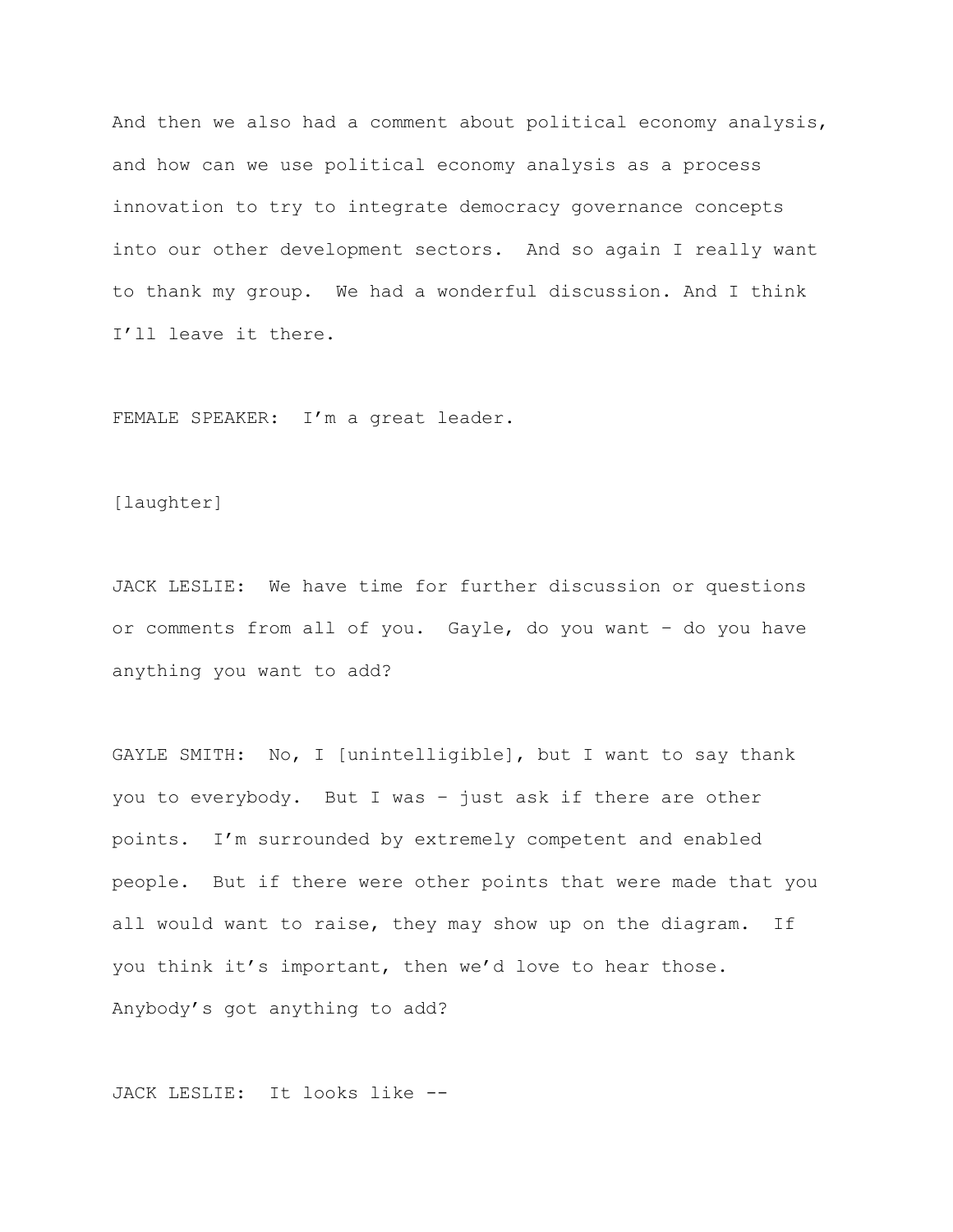MALE SPEAKER: [inaudible]

[laughter]

GAYLE SMITH: I like that. I'm for that. I'm for that. We'll take that.

JACK LESLIE: That's great. Well, I don't see any other hands up, which is pretty unusual since we couldn't even get through them all in our partnership breakout. But thank you all for coming. Just a couple of – couple of thanks. Thanks first of all to the breakout leaders Nick and Neil and Claire. Thank you very much. Thanks to our friends, by the way  $- I - it's$  called Lizard Brain Solutions. I love the name of the group that did the – did the graphics here.

So to Brian, Barb, Ryan, and Dean in case you ever want to call Lizard Brain Solutions and find out who. Thank you to Jane Thomisee as always for putting all of this on, and to Gayle and her amazing team for continuing to push the boundaries of development.

Thank you all for coming. We're going to see – we hope you come